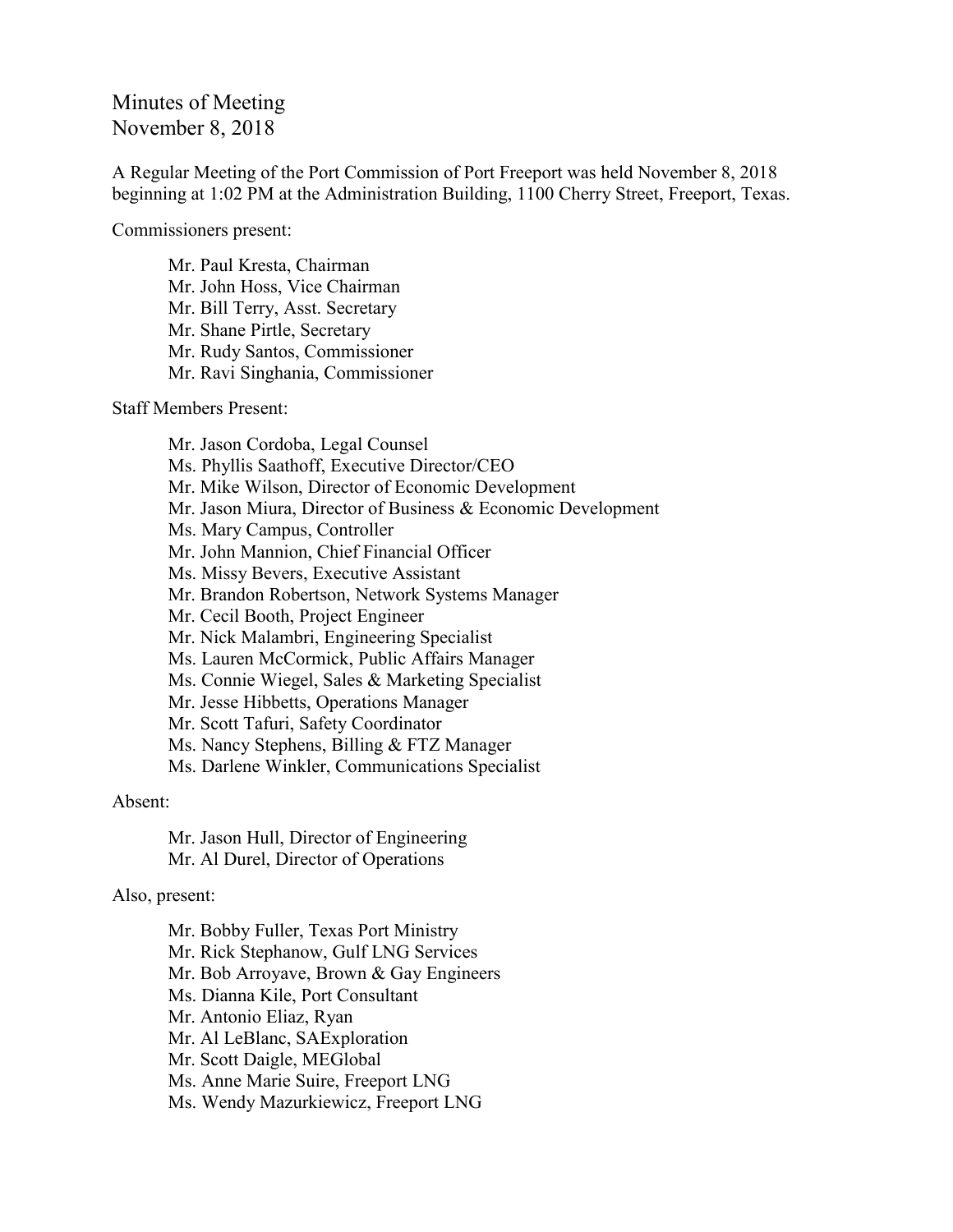- 1. CONVENE OPEN SESSION in accordance with Texas Government Code Section 551.001, et. seq., to review and consider the following:
- 2. Invocation Mr. Bobby Fuller, Texas Port Ministry
- 3. Pledge of Allegiance: U.S. Flag & Texas Flag and Recognition of Veterans.

At this time, Commissioner Kresta recognized all Veterans in attendance in honor of Veterans Day this Sunday, November 11. Remembrance poppies were also provided to everyone in attendance.

- 4. Roll Call. All Commissioners were present.
- 5. Safety Briefing Mr. Chris Hogan, Director of Protective Services
- 6. Approval of minutes from the Regular Meeting held October 18, 2018.

A motion was made by Commissioner Pirtle to approve the minutes as presented. The motion was seconded by Commissioner Santos with all Commissioners present voting in favor of the motion.

7. Receive report from Executive Director/CEO and/or Port staff on activities and matters related to administrative affairs. Port tenant updates, USCOE, rail issues, AAPA Committees, leases, contracts, upcoming Port and civic events and other related administrative affairs.

Ms. Saathoff recognized Danielle Winkler, daughter of port employee Darlene Winkler, who was recently selected to represent the Boys & Girls Club of Brazoria County at the 2018 East Texas Youth of Year competition in Bryan, Texas. Commissioner Pirtle also congratulated Danielle on her accomplishment. Ms. Saathoff noted to Commissioners that a proposed 2019 meeting schedule has been distributed for review. The proposed schedule will be on the agenda at the next meeting for approval. The next CAP Meeting will be held November 13 at the Clute Event Center. Ms. Saathoff commented on the election results stating that while Brazoria County didn't see a lot of change in representation, adjacent counties did. Staff should anticipate additional outreach to newly elected officials to educate them on Port Freeport and the importance of ports in maritime activities as well as the Brazoria-Fort Bend Rail District efforts. Ms. Saathoff noted the Memorandum of Understanding (MOU) for the work-in-kind credit with the Corps is still under consideration. She also noted Jason Hull is attending the annual dredging meeting in Galveston and Al Durel is attending the Gulf Ports Association Meeting in New Orleans. Additionally, Ms. Saathoff shared pictures of the largest vessel in the CMA Brazex service rotation that was in port earlier in the week. The LOA for this vessel is 784 and can carry 3500 TEUs.

8. Receive report from Commissioners on matters related to meetings and conferences attended, Port presentations and other related Port Commission matters.

Commissioner Pirtle reported attending the Southern Brazoria County Traffic meeting.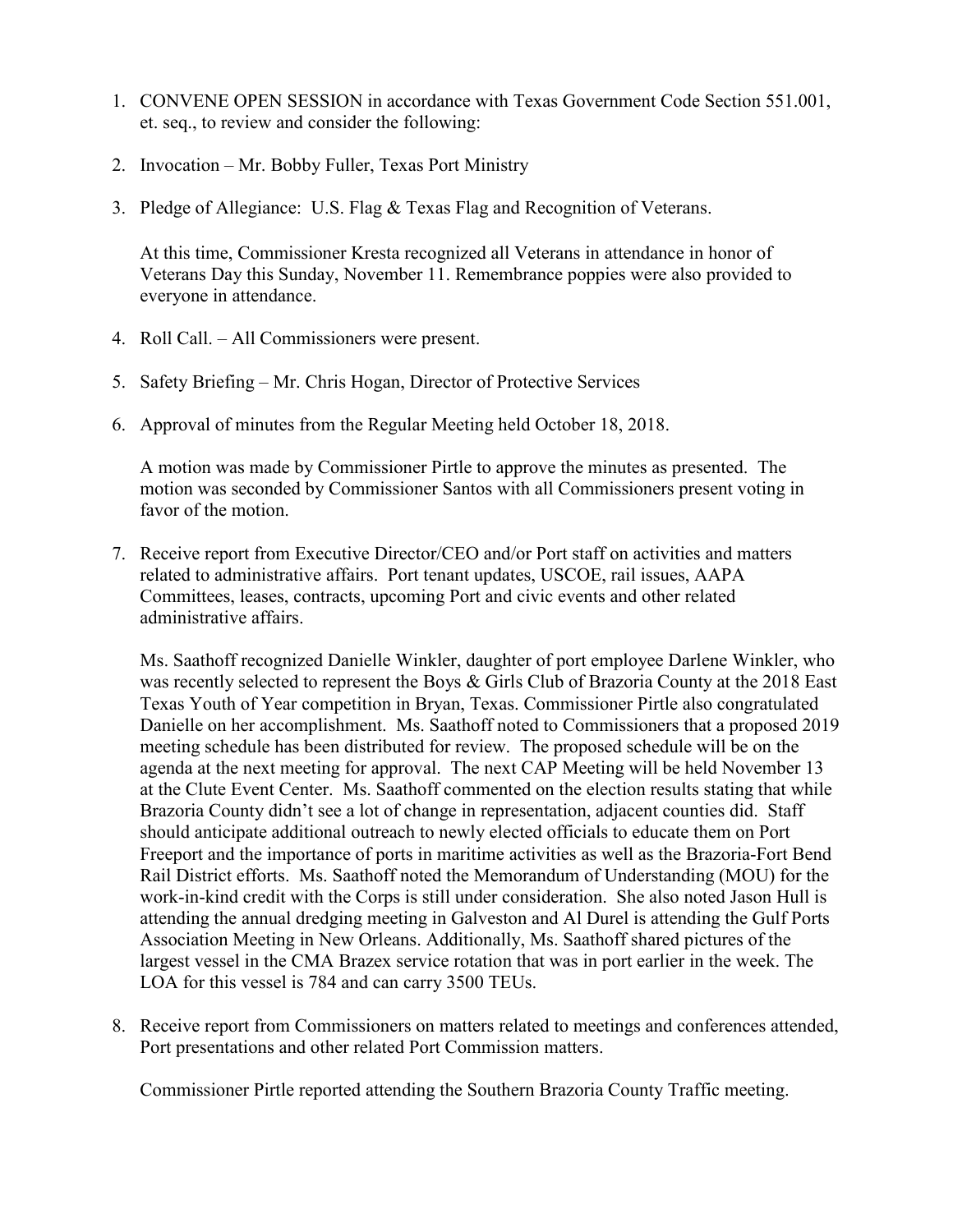Commissioner Singhania stated the Brazoria-Fort Bend Rail District will have public meetings November 14 and 15. He plans to attend the November 15 meeting.

- 9. Public Comment There were no public comments.
- 10. Approval of legal bills presented for the period ending September 30, 2018.

Mr. Mannion stated that financial statements for September are still being finalized and will be presented at the next meeting; however, at this time, staff is requesting approval of the September legal bills, so they may be processed.

A motion was made by Commissioner Pirtle to approve the legal bills. The motion was seconded by Commissioner Singhania with all Commissioners present voting in favor of the motion.

11. Approval of a Foreign-Trade Zone No. 149 Operator Agreement between Port Freeport and SAExploration, Inc., Stafford, Fort Bend County.

Mr. Miura stated SAExploration is requesting to file an application for FTZ designation for its site in Stafford. SAExploration will operate the site for storage of domestic and foreign origin seismic and oil exploration equipment. Staff recommends approval.

A motion was made by Commissioner Terry to approve the agreement. The motion was seconded by Commissioner Pirtle with all Commissioners present voting in favor of the motion, and Commissioner Hoss abstaining.

12. Approval of a First Amendment to the Foreign-Trade Zone No. 149 Subzone Operator Agreement between Port Freeport and Phillips 66 Company.

At this time, Commissioner Kresta turned over duties to Commissioner Hoss for further handling of this agenda item. Mr. Miura stated that Phillips 66 entered into an agreement with the Port in 2013 for a term of five years. This amendment will extend the current agreement for an additional five years. Staff recommends approval.

A motion was made by Commissioner Singhania to approve the amendment. The motion was seconded by Commissioner Santos with all Commissioners present voting in favor of the motion, and Commissioners Kresta and Terry abstaining.

13. Approval of Modification to the Freeport LNG Development, LP et al. No. 6 Tax Abatement Agreement for property located in Freeport LNG Reinvestment Zone Nos. 2A and 3.

Mr. Mannion stated that Freeport LNG is requesting a modification to the tax abatement schedule within the agreement due to delays in construction of Train 4. The original schedule was to begin construction in January of 2018; however, construction is expected to begin in third quarter of 2019 or later. The request is to make 2020 the first year of the ten-year abatement period. Staff has reviewed the request and recommends approval.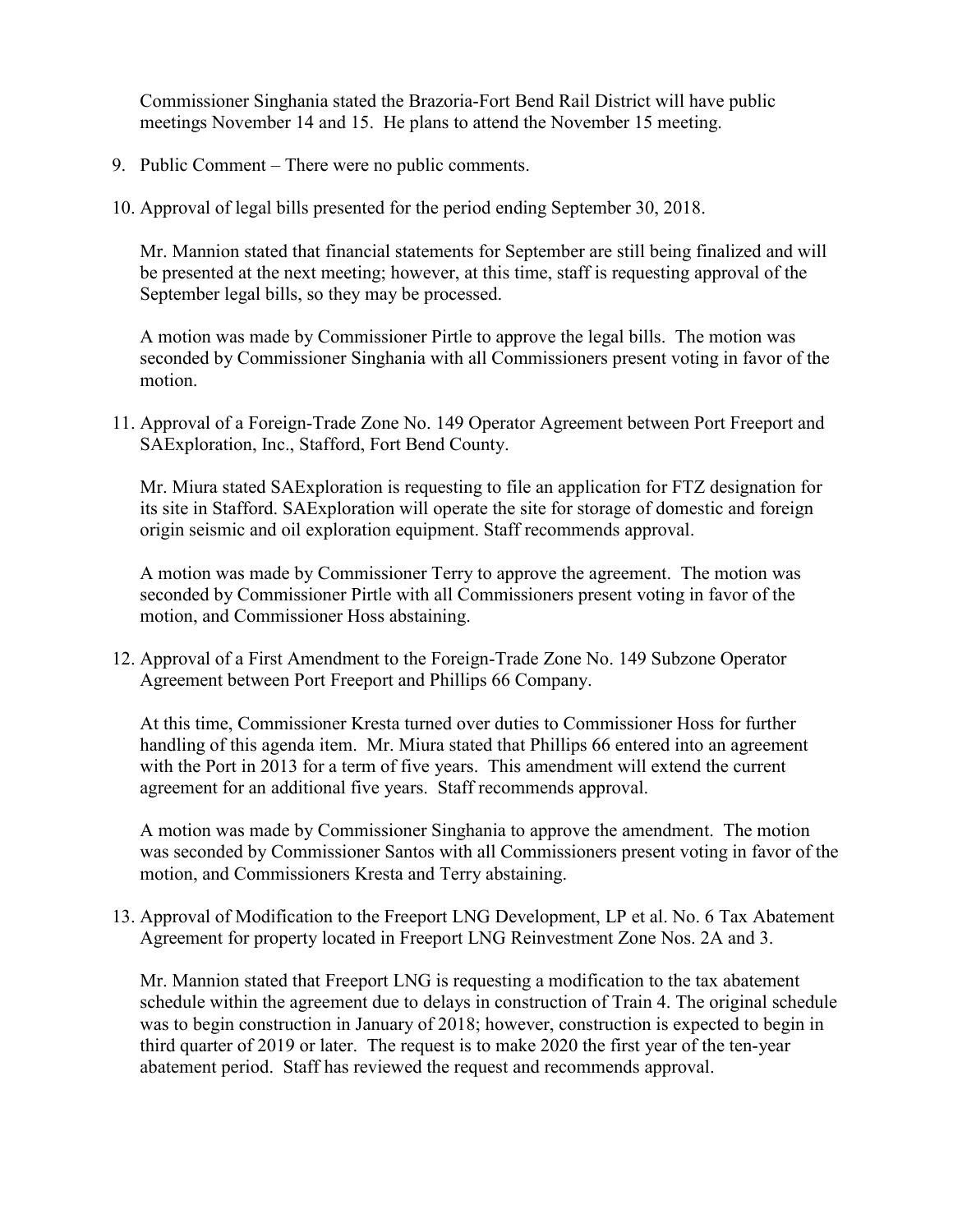A motion was made by Commissioner Singhania to approve the modification as presented. The motion was seconded by Commissioner Santos with all Commissioners present voting in favor of the motion.

14. Approval of Assignment of MEGlobal Americas, Inc., Tax Abatement Agreement for property located in the Dow Chemical Company Reinvestment Zone No. 20, hereinafter known as the MEGlobal Americas, Inc., Reinvestment Zone No. 1.

Mr. Mannion stated this tax abatement was originally approved with the Dow Chemical Company in December of 2015. Earlier this year, the Board approved the assignment of the agreement to MEGlobal. LBC is a key partner in the project investing \$80 million to construct, operate and own the tank terminal assets. Additionally, pipeline assets built by MEGlobal will be transferred to LBC once construction is complete. The request is to add LBC to the agreement, allowing them to participate in the abatement for the assets they will own. Additionally, following form with the County, rename The Dow Chemical Company Reinvestment Zone No. 20 as MEGlobal Americas, Inc. Reinvestment Zone No. 1. Staff has reviewed the request and recommends approval. Mr. Scott Daigle with MEGlobal briefly spoke about the project stating that MEGlobal has contracted LBC to build assets on site and will serve as their marine terminal operator and transfer agent through the loading of MEGlobal ships at Dow Freeport Marine Terminal A at the Port.

A motion was made by Commissioner Singhania to approve the assignment. The motion was seconded by Commissioner Hoss with all Commissioners present voting in favor of the motion.

15. Approval of the Brazoria County Hazard Mitigation Plan.

Mr. Hogan stated that FEMA has a program called the Hazard Mitigation Grant Program. The program allows agencies to apply for grant funds after a Presidential major disaster declaration. In order to apply for funds, you must be in a FEMA-approved Hazard Mitigation Plan. Mr. Hogan gave a brief presentation highlighting the history of the past plan for Port Freeport, which was separate from Brazoria County's. Both plans were due for renewal in 2017, however, due to Hurricane Harvey FEMA allowed the plans to extend into 2018. Throughout discussions with Brazoria County, staff found Port Freeport can be included in their plan which will reduce costs for both agencies. Other agencies within Brazoria County participate in the plan, and each agency has their own section within the plan. Port Freeport's responsibilities to participate in the plan include a match in-kind and approval of the plan. The hours spent helping to develop the plan is the Port's obligation; no additional financial obligation is required. Once an event occurs that requires a disaster declaration, the Port can apply for grants. If we choose to apply, it is Port Freeport's responsibility to select which projects to apply for, complete the application and submit for approval with FEMA, plus a 25% match responsibility. Applying for funds is optional, but if we want to participate in the funds, we must participate in a plan. Once all participants approve the plan, it will go to the County Commissioners Court for final approval and then submitted to FEMA. Staff recommends approval to participate in the plan with Brazoria County.

A motion was made by Commissioner Pirtle to approve the plan. The motion was seconded by Commissioner Hoss with all Commissioners present voting in favor of the motion.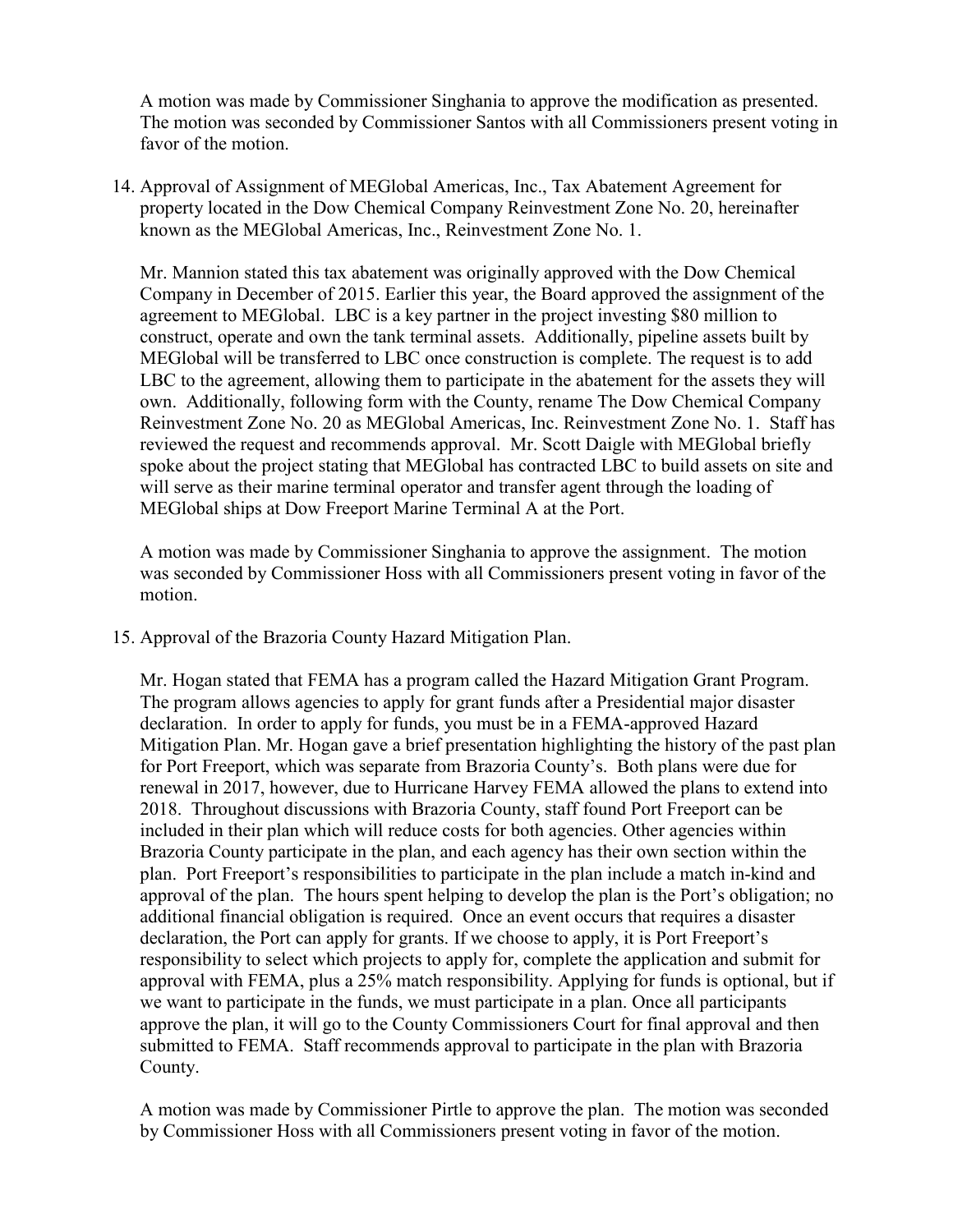16. Adoption of a Resolution authorizing a contribution to fund Port reserves for capital improvement.

Mr. Mannion presented a resolution to contribute to the port reserve for capital improvement an amount equal to the M&O collection this year funded from the general revenues of the port. Since adopting the tax rate and approving the budget, staff has received the certified tax rolls from the County and can calculate the precise M&O tax collections anticipated for the year. The M&O tax rate is \$0.031451/\$100 value which yields a planned tax levy of \$4,269,552. Staff has reviewed and recommends approval. Commissioner Singhania confirmed the funds will go to the channel deepening project.

A motion was made by Commissioner Hoss to approve the resolution. The motion was seconded by Commissioner Pirtle with all Commissioners present voting in favor of the motion.

17. Adoption of a resolution approving the acceptance of the Port's portion of proceeds received from high bidders on delinquent tax property held in trust by Brazoria County, Texas and authorizing the Chairman to join in conveyance to high bidders.

A motion was made by Commissioner Pirtle to approve the resolution. The motion was seconded by Commissioner Terry with all Commissioners present voting in favor of the motion.

- 18. EXECUTIVE SESSION in accordance with Subchapter D of the Open Meetings Act, Texas Government Code Section 551.001, et. seq., to review and consider the following:
	- A. Under authority of Section 551.071 (Consultation with Attorney) for discussion regarding:
		- 1. Consultation with attorney regarding proposed contract for legislative consulting services.
		- 2. Consultation with attorney to discuss potential litigation.
		- 3. Consultation with attorney to discuss potential litigation.
		- 4. Consultation with attorney and discussion regarding Special District Local Laws Code Title 5 Transportation, Subtitle A Navigation District and Port Authorities, Chapter 5002 Subchapter A regarding Pilot Dispatch Services.
	- B. Under authority of Section 551.072 (Deliberation Concerning Real Property Matters) for discussion regarding:
		- 1. The potential exchange, lease, or value of real property located at Port Freeport, including but not limited to Parcels 7, 8, 10, 26, and 37.
		- 2. Discussion regarding the potential exchange, lease or value of real property located in Freeport, Texas, including but not limited to the area known as the East End of Freeport and bordered by the following streets: FM 1495; East 2<sup>nd</sup> Street; Terminal Street and East 8<sup>th</sup> Street in Freeport, Texas.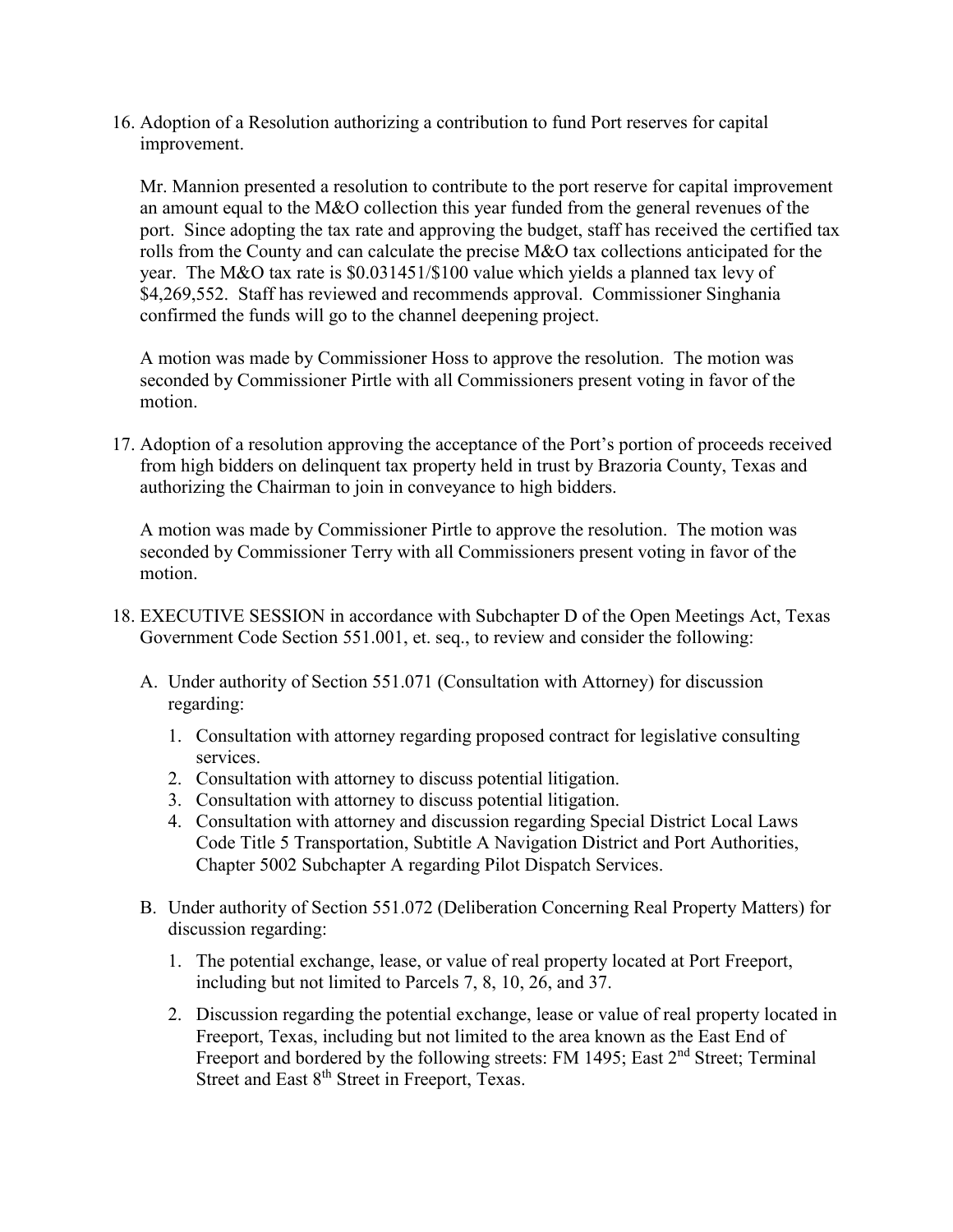- 3. The potential purchase, exchange, lease or value of real property located at Port Freeport, including but not limited to the real property located at and contiguous to Berths 1, 2, 5 and 7.
- 4. The potential exchange, lease, or value of real property located at Port Freeport, including but not limited to Parcels 4, 5, 6, 9, 14, 19, 27, 31, 34, 35 and 38.
- C. Under authority of Section 551.076 (Deliberation of Security Matters) for discussion regarding:
	- 1. Discussion regarding issues related to the deployment, or specific occasions for implementation of security personnel or devices or security audit and services.
- D. Under authority of Section 551.074 (Deliberation of Personnel Matters) for discussion regarding:
	- 1. Deliberation regarding the appointment, employment, evaluation, reassignment, duties of a public officer or employee, including but not limited to: Executive Director/CEO, Chief Financial Officer, Director of Operations, Operations Manager, Director of Engineering, Director of Protective Services, Director of Economic Development and Director or Business & Economic Development.

## 19. RECONVENE OPEN SESSION:

20. Approval of Port Policy 8.9 – Commissioner and Employee Travel and Entertainment.

Mr. Mannion stated the Personnel Advisory Committee and staff has reviewed the travel policy and recommended proposed changes which include clarification of mileage reimbursement, airfare and the travel area within the State of Texas for which prior approval is not required. Staff recommends approval.

A motion was made by Commissioner Hoss to approve the policy. The motion was seconded by Commissioner Pirtle with all Commissioners present voting in favor of the motion.

21. Discuss and consider granting authority to Executive Director/CEO to execute any and all documents necessary and required by Stewart Title to close the transactions on the following property:

537 E. Broad Street, Freeport, TX (East End Property) and 1411 N. Avenue M, Freeport, TX (Avenue M Property)

This item was tabled.

22. Approval of Government Liaison Services Agreement with Carriage House Partners, LLC for legislative consulting services.

Ms. Saathoff stated the agreement before the Board is to extend services with Carriage House Partners for an additional two years. The current agreement expires January 1, 2019. There